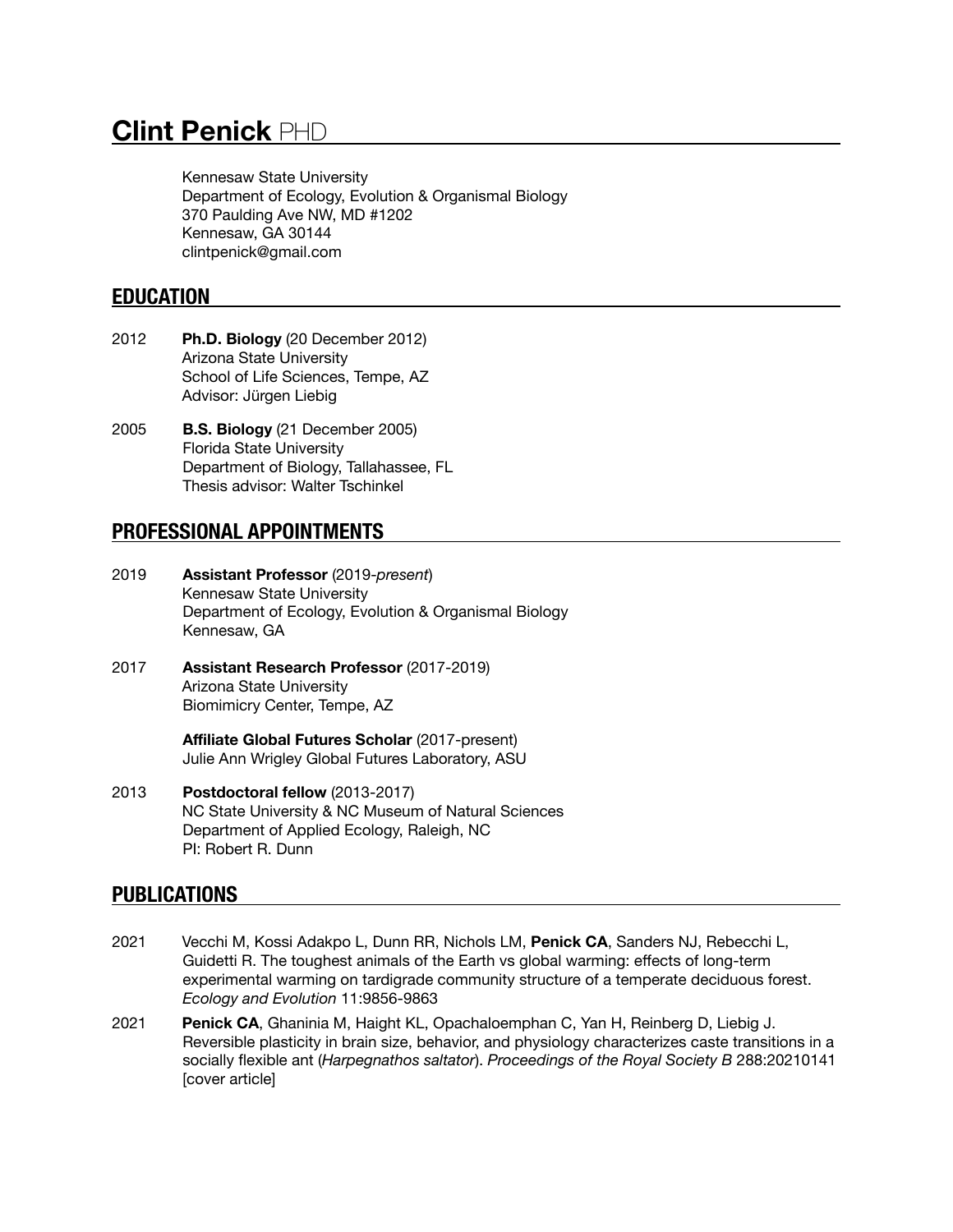- 2021 Fitzgerald JL, Stuble KL, Nichols LM, Diamond SE, Wentworth TR, Pelini SL, Ellison AM, Gotelli J, Sanders NJ, Dunn RR, **Penick CA**. Abundance of spring- and winter-active arthropods declines with warming. *Ecosphere* 12:e03473
- 2020 Goss D, Mistry Y, Niverty S, Noe C, Santhanam B, Ozturk C, Penick CA. Lee C, Chawla N, Grishin A, Shyam V, Bhate D. Bioinspired honeycomb core design: An experimental study of the role of corner radius, coping and interface. *Biomimetics* 5:59
- 2019 Lucas J, Madden AA, **Penick CA**, Epps MJ, Marting PR, Stevens JL, Fergus DJ, Dunn RR, Meineke EK. *Azteca* ants maintain unique microbiomes across functionally distinct nest chambers. *Proceedings of the Royal Society B* 286 [cover article]
- 2019 Bhate D, **Penick CA**, Ferry LA, Lee C. Classification and selection of cellular materials in mechanical design: engineering and biomimetic approaches. *Designs* 3:19
- 2019 Lau MK, Ellison AM, Nguyen AD, **Penick CA**, DeMarco BB, Gotelli NJ, Sanders NJ, Dunn RR, Cahan SH. Expanded view of the ecological genomics of ant responses to climate change. *PeerJ* 7:e6447
- 2018 Ellison AM, LeRoy CJ, Landesbergen KJ, Bosanquet E, Borden DB, CaraDonna P, Cheney K, Crystal-Ornelas R, DeFreece A, Goralnik L, Irons E, Merkle BG, O'Connell KEB, **Penick CA**, Rustad L, Schulze M, Waser NM, Wysong L. Art/Science collaborations: New explorations of ecological systems, values, and their feedbacks. *Bulletin of the Ecological Society of America*  99:180-191
- 2018 Beasley DE, **Penick CA**, Boateng NS, Menninger HL, Dunn RR. Urbanization disrupts latitudesize rule in 17-year cicadas. *Ecology and Evolution* 8:2534-254
- 2018 **Penick CA**, Halawani O, Pearson B, Mathews S, López-Uribe MM, Dunn RR, Smith AA. External immunity in ant societies: Sociality and colony size do not predict investment in antimicrobials. *Royal Society Open Science* 5:171332 [cover article]
- 2018 Epps MJ, **Penick CA**. Facultative mushroom feeding by common woodland ants (Formicidae, *Aphaenogaster* spp.). *Food Webs* 14:9-13
- 2017 Gospocic J, Shields E, Glastad KM, Lin Y, **Penick CA**, Yan H, Mikheyev A, Linksvayer T, Garcia BA, Berger S, Liebig J, Reinberg D, Bonasio R. The neuropeptide corazonin controls social behavior and caste identity in ants. *Cell* 170: 748-759
- 2017 Yan H, Opachaloemphan C, Mancini G, Yang H, Gallitto M, Mlejnek J, Haight K, Ghaninia M, Huo L, Perry M, Leibholz L, Slone J, Zhou X, Traficante M, **Penick CA**, Dolezal K, Gokhale K, Stevens K, Fetter-Pruneda I, Bonasio R, Zwiebel LJ, Berger S, Liebig J, Reinberg D, Desplan C. An engineered *orco* mutation produces aberrant social behavior and defective neural development in ants. *Cell* 170:736-747
- 2017 MacClean HJ, **Penick CA**, Dunn RR, Diamond SE. Experimental winter warming increases thermal performance and primes species for spring activity. *Journal of Insect Physiology*.100:77-81
- 2017 **Penick CA**, Liebig J. A larval 'princess pheromone' identifies future ant queens based on their juvenile hormone content. *Animal Behaviour* 128:33-40
- 2017 Diamond SE, Chick L, **Penick CA**, Nichols LM, Cahan SH, Dunn RR, Ellison AM, Sanders NJ, Gotelli NJ. Heat tolerance predicts the importance of species interaction effects as the climate changes. *Integrative and Comparative Biology* 57:112-120
- 2017 **Penick CA**, Diamond SE, Sanders NJ, Dunn RR. Beyond thermal limits: Comprehensive metrics of performance identify key axes of thermal adaptation in ants. *Functional Ecology* 31: 1091-1100
- 2017 Cahan SH, Nguyen AD, Stanton-Geddes J, **Penick CA**, Hernáiz-Hernández Y, DeMarco BB, Gotelli NJ. Modulation of the heat shock response is associated with acclimation to novel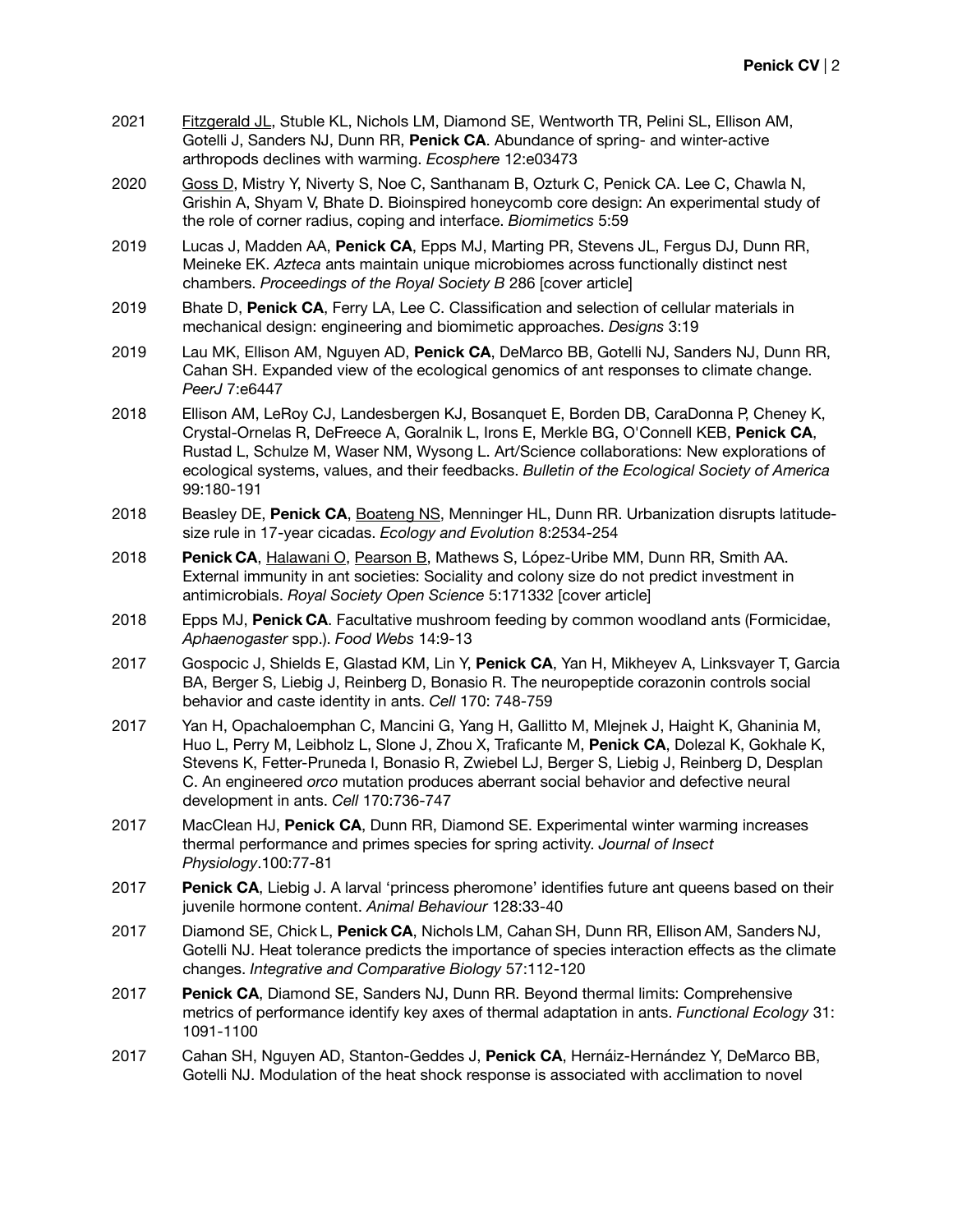temperatures but not adaptation to climatic variation in the ants *Aphaenogaster picea* and *A. rudis*. *Comparative Biochemistry & Physiology A* 204:113-120

- 2016 Diamond SE, Nichols LM, Pelini SL, **Penick CA**, Barber GW, Cahan SH, Dunn RR, Ellison AM, Sanders NJ, Gotelli NJ. Climatic warming destabilizes forest ant communities. *Science Advances* 2:e1600842
- 2016 Karlik J, Epps MJ, Dunn RR, **Penick CA**. Life inside an acorn: How microclimate and microbes influence nest organization in *Temnothorax* ants. *Ethology* 122:790-797
- 2016 Brent CS, **Penick CA**, Trobaugh B, Moore D, Liebig J. Induction of a reproductive-specific cuticular hydrocarbon pattern by juvenile hormone in the termite *Zootermopsis nevadensis*. *Chemoecology* 26:195-203
- 2016 **Penick CA**, Crofton CA, Appler RH, Frank SD, Dunn RR, Tarpy DR. The contribution of human foods to honey bee diets in a mid-sized metropolis. *Journal of Urban Ecology* 2:juw001
- 2016 Sasaki T, **Penick CA** [co-first authors], Shaffer Z, Haight KL, Pratt SC, Liebig J. A simple behavioral model predicts the emergence of complex animal hierarchies. *The American Naturalist* 187:765-775
- 2015 **Penick CA**, Smith AA. The true odor of the odorous house ant. *American Entomologist*  61:85-87
- 2015 **Penick CA**, Savage AM, Dunn RR. Stable isotopes reveal links between human food inputs and urban ant diets. *Proceedings of the Royal Society B* 282:20142608
- 2014 **Penick CA**, Brent CS, Dolezal K, Liebig J. Neurohormonal changes associated with ritualized combat and the formation of a reproductive hierarchy in the ant *Harpegnathos saltator. Journal of Experimental Biology* 217:1496-1503 [cover article]
- 2014 **Penick CA**, Ebie J, Moore D. A non-destructive method for identifying the sex of ant larvae. *Insectes Sociaux* 61:51-55
- 2013 Diamond SE, **Penick CA**, Pelini SL, Ellison AM, Gotelli NJ, Sanders NJ, Dunn RR. Using physiology to predict the responses of ants to climatic warming. *Integrative and Comparative Biology* 53:965-974 [Faculty of 1000 Prime recommended]
- 2013 **Penick CA**, Trobaugh B, Brent CS, Liebig J. Head-butting as an early indicator of reproductive disinhibition in the termite *Zootermopsis nevadensis*. *Journal of Insect Behavior* 26:23-34
- 2012 **Penick CA**, Prager SS, Liebig J. Juvenile hormone induces queen development in late-stage larvae of the ant *Harpegnathos saltator*. *Journal of Insect Physiology* 58:1643-1649
- 2012 **Penick CA**, Copple RN, Mendez RA, Smith AA. The role of anchor-tipped larval hairs in the organization of ant colonies. *PLOS One* 7: e41595
- 2012 **Penick CA**, Liebig J. Regulation of queen development through worker aggression in a predatory ant. *Behavioral Ecology* 23:992-998
- 2011 **Penick CA**, Liebig J, Brent CS. Reproduction, dominance, and caste: endocrine profiles of queens and workers of the ant *Harpegnathos saltator*. *Journal of Comparative Physiology A* 197:1063-1071
- 2010 Holbrook CT, Clark RM, Moore D, Overson RP, **Penick CA,** Smith AA. Social insects inspire human design. *Biology Letters* 6:431-433 [Top 10 most downloaded article of 2010]
- 2008 **Penick CA**, Tschinkel WR. Thermoregulatory brood transport in the fire ant*, Solenopsis invicta*. *Insectes Sociaux* 55:176-182
- Benyus J, Dwyer J, El-Sayed S, Hayes S, Baumeister D, **Penick CA**. (*In review*). Ecological performance standards for regenerative urban design.*Sustainability Science.*
- Morankar S, Singaravelu A, Niverty S, **Penick CA**, Bhate D, Chawla N (*in review*) Tensile and fracture behavior of silica fibers from the Venu*s flower basket (Euplectella aspergillum). International Journal of Solids and Structures*.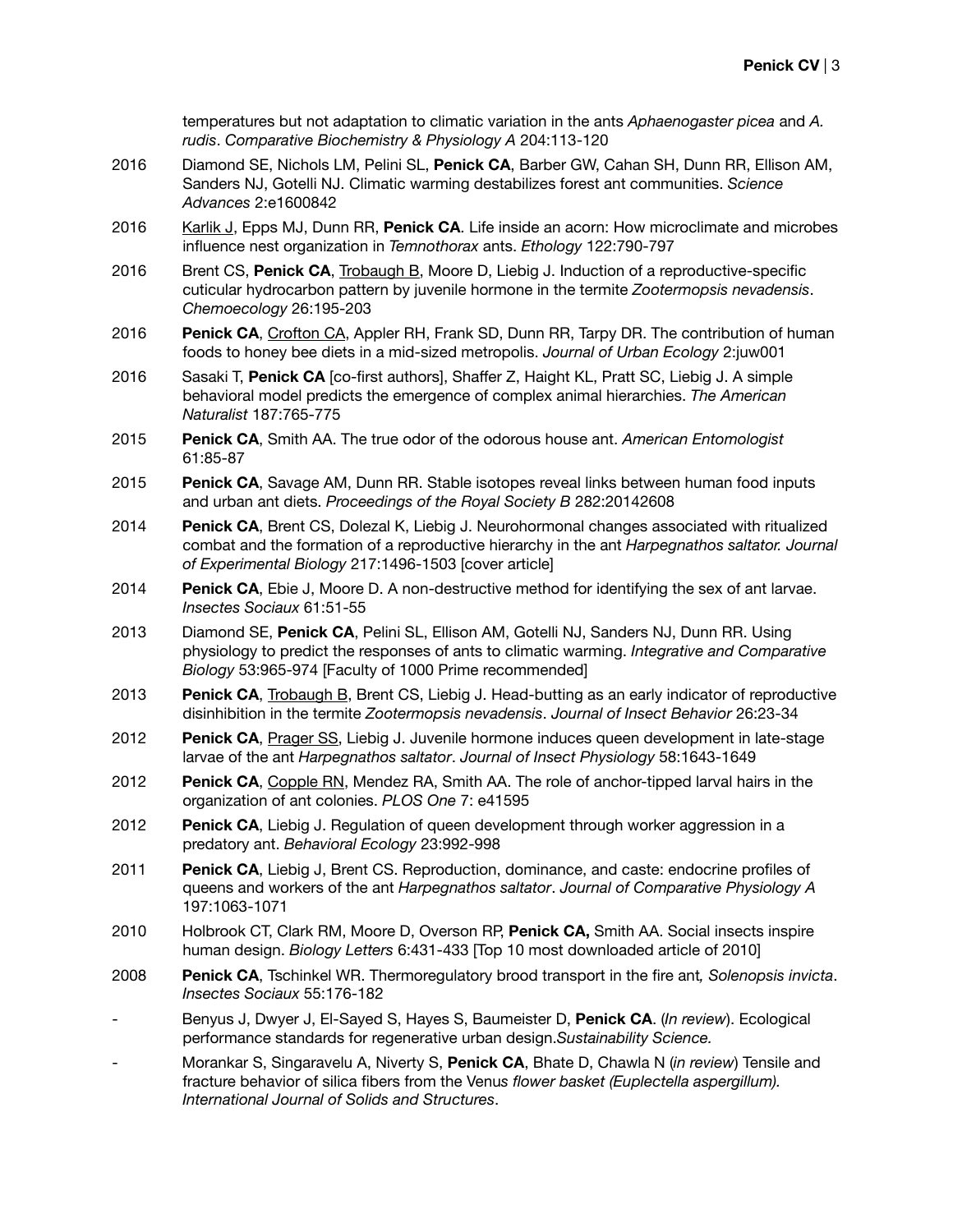#### *Book chapters, other*

- 2021 **Penick CA**. Book review: *Tales from the Ant World* by E.O. Wilson. *American Entomologist*  67:62-63
- 2021 **Penick CA** Urban social insects, in *Encyclopedia of Social Insects.* Starr CK (ed.), Springer: New York
- 2019 Fehler M, **Penick CA** (2019) Hidden treasures: Discovering the design potential of natural history collections. *The Design Journal* 22(sup1):2189-2195
- 2018 Taffe M, Goethals S, **Penick CA**, Smith AA (2018) Rate of allogrooming vigilance in ant species as it relates to exoskeleton morphology. *National High School Journal of Science,* Summer 2018
- Penick CA, Boradkar P (in press) Design inspired by nature: The bat brolley, in *Design and Science: Catalyzing Collaborations.* Atzmon L (ed.), Bloomsbury Publishing: London
- Bhate D, Grishin A, **Penick CA** (*in press*) Bio-Inspired Design and Additive Manufacturing of Cellular Materials for Aerospace Applications, in *Biomimicry for Aerospace*. Help AF, Eggermont M, Shyam V (eds.), Elsevier: Amsterdam

*\*Undergraduate student authors underlined*

# **GRANTS & AWARDS – \$1.7 million received**

#### **Grants**

| 2020 | USDA AFRI, Where is pollination in peril? Evaluating climate risks to wild and managed bees<br>and pollination services across the US, PI's: McCluney K, Youngsteadt E, Penick CA -<br>\$429,291 (KSU portion, \$128,209)       |
|------|---------------------------------------------------------------------------------------------------------------------------------------------------------------------------------------------------------------------------------|
| 2020 | NASA STTR Phase II, Aperiodic lattice design optimization for multi-functional lightweight<br>aerospace structures, Pl's: Bhate D, Grishin A, Sutton M, Penick CA, Chawla N - \$755,000<br>(KSU portion, \$90,358)              |
| 2018 | NASA STTR Phase I, Bio-inspired cellular material optimization for the design of additively<br>manufactured multi-functional lightweight structures, Pl's: Bhate D, Grishin A, Penick CA -<br>\$127,000 (ASU portion, \$68,733) |
| 2017 | Google Inc., Biomimicry for sensory communication, PI's: Boradkar P, Penick CA - \$288,367                                                                                                                                      |
| 2016 | Triangle Center for Evolutionary Medicine (TriCEM), Finding the next antibiotics: Putting<br>evolutionary theory into practice, PI's: Smith AA, Penick CA, Mathews S, Lopez-Uribe M -<br>\$20,000                               |
| 2012 | Graduate and Professional Students Association, ASU, Seasonal cues and timing of ant queen<br>production, PI: Penick CA - \$500                                                                                                 |
| 2009 | NSF conference organization grant, (PI: Jennifer Fewell; I was a graduate student and could<br>not officially be listed as a Co-PI), award #0964277, \$16,838                                                                   |
| 2009 | Conference organization grant, Frontiers in Life Sciences workshop, Social Biomimicry: Design<br>insights from insect societies, PI's: Clark RM, Holbrook CT, Moore D, Overson RP, Penick CA,<br>Smith AA - \$30,000            |
| 2009 | Graduate and Professional Students Association, ASU, Neurochemistry of aggression in a<br>social insect, PI: Penick CA - \$2,000                                                                                                |
| 2009 | Graduate and Professional Students Association, ASU, Evolution of nest architecture in desert<br>ants, Pl's: Penick CA, Smith AA - \$750                                                                                        |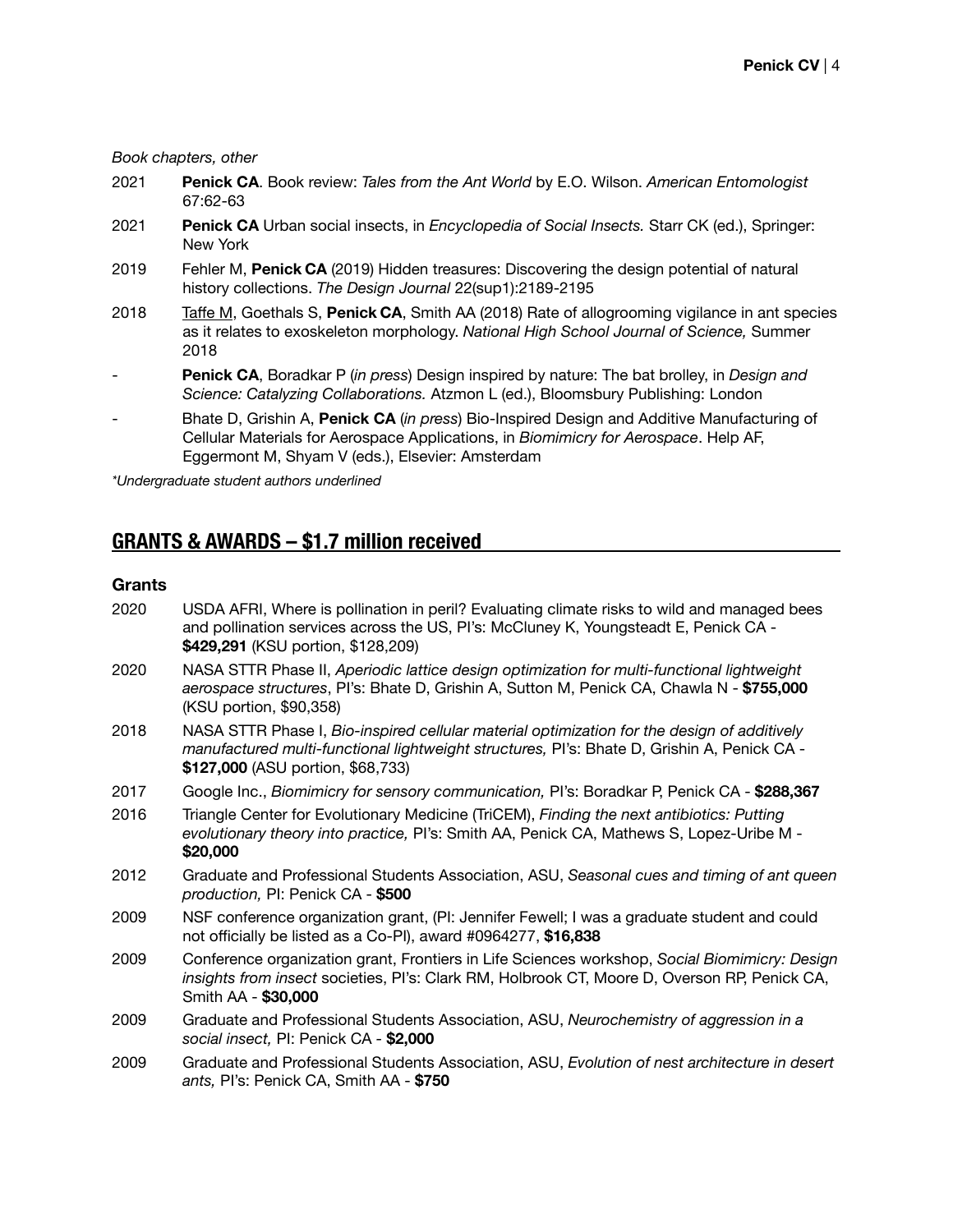#### **Undergraduate support**

- 2020 Mentor–Protégé award (mentor to Zach Peagler & Layne Buttram), *Does the treatment fit the disease? Testing whether seasonal allocation of insect-produced antimicrobials peaks with pathogen load*, KSU, **\$3,000**
- 2016 NCSU undergraduate research grant (mentor to Omar Halawani), NCSU, *Microbiology of ant cuticle and the role in disease defense,* **\$1,000**
- 2016 NCSU undergraduate research team grant (mentor to Omar Halawani and Bria Pearson), NCSU, *Investigating the role of public health in social insect societies,* **\$2,000**
- 2015 NCSU undergraduate research grant (mentor to Jacquelyn Fitzgerald) NCSU, *Are spring species more vulnerable to climate warming? -* **\$3,000**
- 2014 NCSU undergraduate research grant (mentor to Joseph Karlik), NCSU, *Microbiome of an acorn: How acorn-nesting ants thrive in a tight environment -* **\$1,000**
- 2014 NCSU undergraduate research grant (mentor to Jacquelyn Fitzgerald), NCSU, *Can large-scale climate manipulations help predict changes in arthropod communities with global warming? -*  **\$1,000**

#### **Awards**

- 2019 GaphPad Prism Data Visualization award, **\$100**  2014 Award, YouTube *Your Entomology* award for best science outreach video (*Termite Hunter*, with Adrian Smith & Martin Hoogeboom) from the Entomological Society of America, **\$200** 2014 W.M. Keck Center for Behavioral Biology competitive travel award, **\$430** 2013 George C. Eickwort Student Research Award – recognizes outstanding dissertation research in the field of social insect biology, awarded by North American Section of the IUSSI, **\$1,000** 2013 Best talk, W.M. Keck Center for Behavioral Biology Student/Postdoc Symposium. 2013 Biomimicry 3.8: Education Summit and Global Conference travel award, **\$400** 2012 Best poster, session II, North American Section of the IUSSI Breakout Meeting. 2012 North American Section of the IUSSI competitive travel award, **\$100** 2011 Nominated, Design Excellence Award, Herberger Institute for Design and the Arts, ASU 2011 Graduate and Professional Students Association competitive travel award, ASU, **\$717** 2010 Award, Best in show for *Nest cast of the desert harvester ant,* Pogonomyrmex rugosus*.* Arizona State Fair, outreach section.
- 2009 Training award for California Academy of Sciences' *Ant Course*, Graduate Initiative Fellowships for Training, ASU, **\$1,000**
- 2008 North American Section of the IUSSI travel award, **\$250**

# **INVITED TALKS**

- 2021 Seminar speaker, Social Insect Research Group, Arizona State University, Tempe, AZ
- 2021 Featured speaker, Frontiers in Social Evolution (FINE), virtual
- 2020 Public lecture, Research with Relevance, Office of Research, Kennesaw State University, Kennesaw, GA
- 2020 Department seminar, Department of Biology, Georgia Southern University, Statesboro, GA
- 2020 Department seminar, Department of Biology, Geology and Environmental Science, University of Tennessee, Chattanooga, TN
- 2019 Featured speaker, Sustainable Brands Conference, Detroit, MI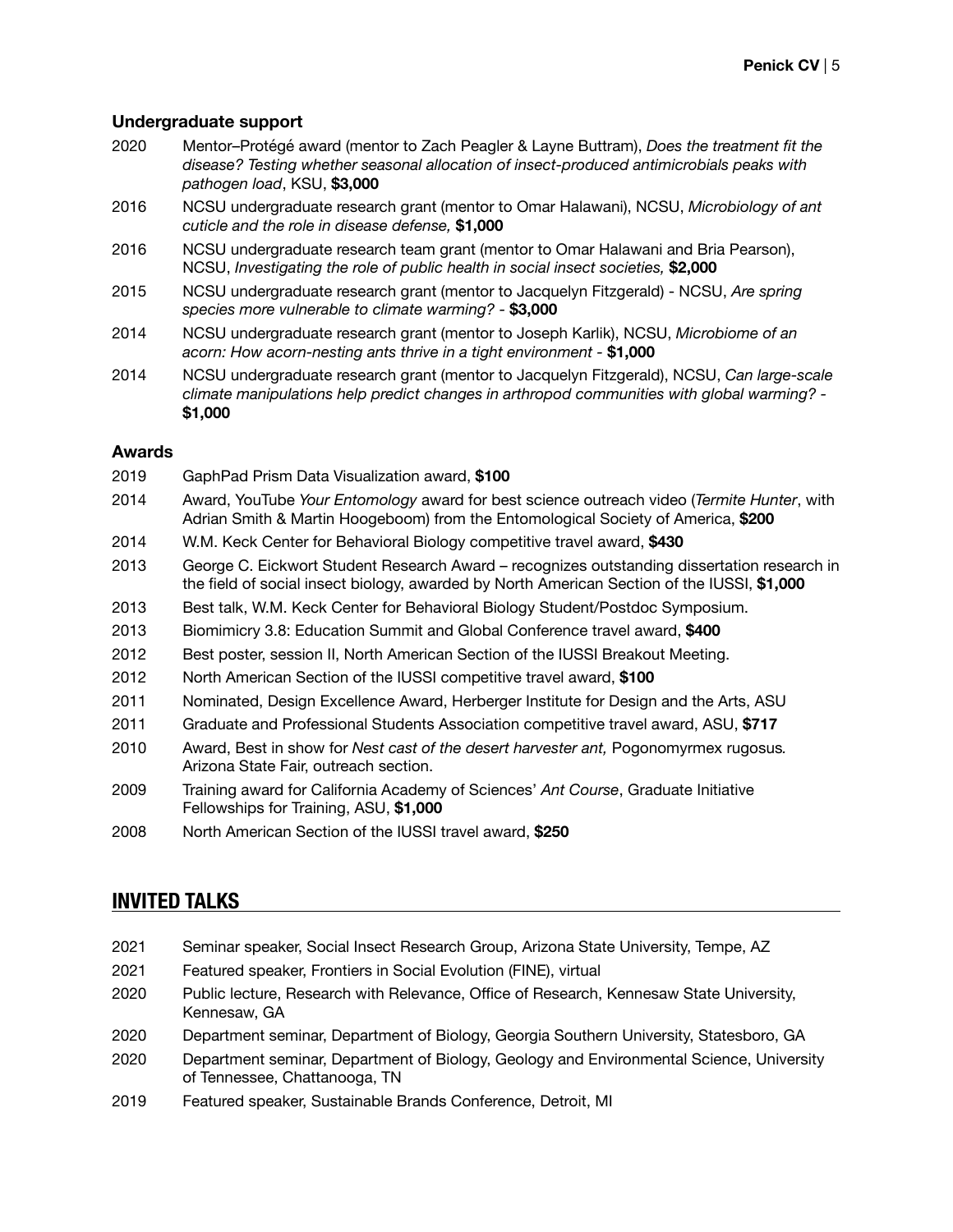- Department seminar, Department of Ecology, Evolution, and Organismal Biology, Kennesaw State University, Kennesaw, GA
- Department seminar, Department of Biochemistry, Molecular Biology, Entomology and Plant Pathology, Mississippi State University, Starkville, MS
- Department seminar, Department of Biological Sciences, Auburn University, Auburn, AL
- Department seminar, Department of Biology and Biochemistry, University of Houston, TX
- Department seminar, School of Integrative Biology, University of Illinois Urbana-Champaign, IL
- Department seminar, CUNY Baruch, New York, NY
- Symposium speaker, Ecological Society of America meeting, Portland, OR
- Featured speaker, RTP180 sponsored event, Research Triangle Park, NC
- Department seminar, The University of North Carolina, Pembroke, NC
- Humphrey's lecture, Mary Baldwin University, Staunton, VA
- Department seminar, University of Massachusetts, Dartmouth, MA
- Department seminar, Rutgers University, Camden, NJ
- 2016 Symposium speaker, International Conference of Entomology (ICE) XXV, Orlando, FL
- Department seminar, University of the Ryukyus, Okinawa, Japan
- Featured speaker, Science communication workshop, The Graduate School, NC State University, Raleigh, NC
- Keynote symposium speaker, Georgia Entomological Society meeting, Pine Mountain, GA
- 2016 Symposium speaker, SE Branch Meeting, Entomological Society of America, Raleigh, NC
- Department seminar, Entomology, NC State University, Raleigh, NC
- Department seminar, Research in Progress, Eastern Carolina University, Greenville, NC
- Featured speaker, Carolina Science Café series, UNC, Chapel Hill, NC
- Featured speaker, North Carolina Museum of Natural Sciences, Raleigh, NC
- Featured speaker, Wild West Naturalist Association, Raleigh, NC
- Symposium speaker, Experimental Biology meeting, Boston, MA
- Symposium speaker, Entomological Society of America Annual Meeting, Portland, OR
- Symposium speaker and panelist, Biomimicry 3.8: Education Summit and Global Conference, Boston, MA
- Featured speaker, Arizona Audubon Society, Phoenix, AZ
- Symposium speaker, Managing the Hive: Organization of Work in Business and Eusocial Colonies, Tempe, AZ

# **TEACHING**

#### **Instructor**

- Biological Principles II lab, Fall, KSU
- Culture of Science and Math, Fall, KSU
- Biological Principles II lecture & lab, Spring, KSU
- Biological Principles II lab, Fall, KSU
- Culture of Science and Math, Fall, KSU
- Biological Principles II, Spring, KSU
- 2019 Innovation Space, Spring (co-instructor), The Design School, ASU
- 2018 Innovation Space, Fall (co-instructor), The Design School, ASU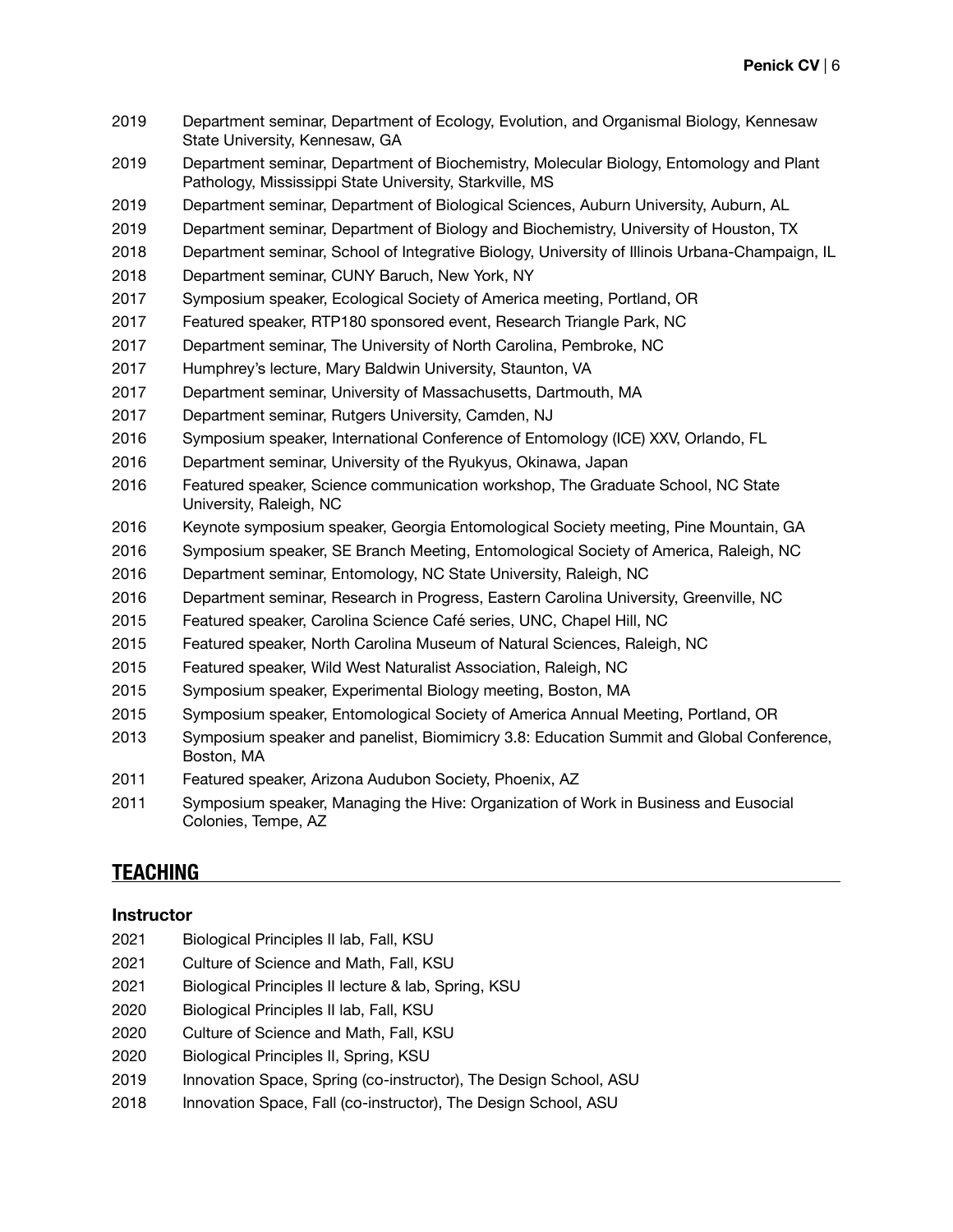- Innovation Space, Spring (co-instructor), The Design School, ASU
- 2017 Innovation Space, Fall (co-instructor), The Design School, ASU
- Bio-inspired Design (co-instructor), Biological Sciences and College of Design, NCSU
- Traveling Design Studio: Hawaii (visiting instructor), The Design School, ASU
- Public Health: From Humans to Social Insects (co-instructor), Biological Sciences, NCSU
- Bio-inspired Design, The Design School, ASU
- Innovation Space (co-instructor), The Design School, ASU

### **Field course instructor**

Ants of the Southwest 10-day field course (co-instructor), Southwest Research Station, AMNH

### **Guest lecturer**

- Graduate Methods in Biology (two week module on Biodiversity Science), KSU (2020-2021)
- 3D Printing and the Environment, University of Arizona
- Graduate Research Methods, Integrative Biology, KSU
- Bio-inspired Design, The Design School, ASU
- Design for Additive Manufacturing, Ira A. Fulton Schools of Engineering, ASU
- Sustainable World (introduction to sustainability), School of Sustainability, ASU
- Traveling Design Studio: Galapagos, The Design School, ASU
- Artistic Expression of Original Research, School of Life Sciences, ASU
- Biomimicry in Practice, College of Architecture & Planning, University of Colorado, Denver
- Design for Additive Manufacturing, Ira A. Fulton Schools of Engineering, ASU
- Nanoscale Biomimicry, Fashion Institute of Technology, SUNY
- Artistic Expression of Original Research, School of Life Sciences, ASU
- Advanced Architectural Studio III, The Design School, ASU
- Biomimetic Design and the Sonoran Desert, The Design School, ASU
- Applied Biogeography, Department of Applied Ecology, NCSU
- The Ecology and Evolution of Daily Life, Biological Sciences, NCSU

# **Teaching Assistant**

- Anatomy and Physiology Lab, School of Life Sciences, ASU
- General Genetics, School of Life Sciences, ASU
- Techniques in Animal Behavior, School of Life Sciences, ASU
- The Living World Lab (Biology for Non-Majors), School of Life Sciences, ASU
- General Biology Lab, School of Life Sciences, ASU
- The Living World Lab (Biology for Non-Majors), School of Life Sciences, ASU

# **Student diversity programs**

- Initiative for Maximizing Student Diversity, NCSU (2014-2015)
- Graduate Partners in Science Education, ASU (2008-2009)
- Upward Bound Program, FSU

# **Mentorship**

*Masters student advisor* (4)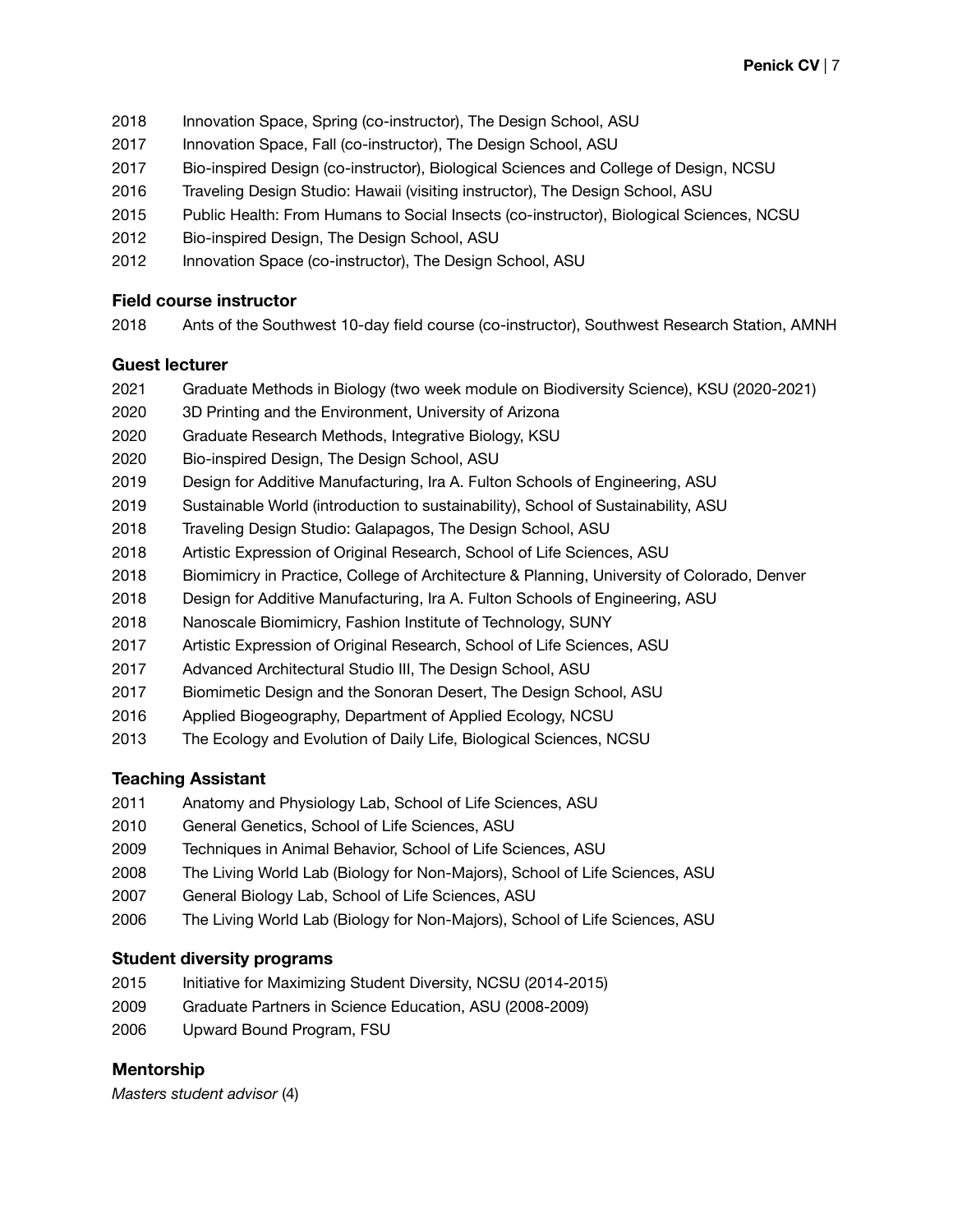- 2021 Samantha Kennett, Kennesaw State University (*current*)
- 2020 Grace Cope, Kennesaw State University (*current*)
- 2020 Francis Mullan, Kennesaw State University (*current*)
- 2020 John Paul Hellenbrand, Kennesaw State University (*current*)

#### *Undergraduate student advisor* (40)

KSU: Zach Peagler, Layne Buttram, Nick Parbhoo, Katy Chon, Rebecca Senft, Amjad Alkawam, Audrey Quenneh, Christelle Price, Delaney Hayman, Myranda Hernandez, Thomason Gilchrist, Camryn Carter, Armeta Hadjimirzaei, Taylor Moon, Bryce Gos, Megan Brooks

ASU: Steven Prager, Beth Trobaugh, Neale Copple, Derek Guy, Barbara Birtcil, Jordan Bednarz, Violet Konopka

NCSU: Joseph Karlik, Jacquelyn Fitzgerald, Catherine Crofton, Bria Pearson, Omar Halawani, Alayzha Turner-Rodgers, Nikki Knapp, Tiara Butler-Smith, Abdul Matin, Kaetlyn Ryan, Samantha Dietz, Matt Farrell, Chris Williams, Jakini Kauba, Mary Vincent, Natavia Ray, Victoria Figueiredo Paixao

High school students (3) Michael Taffe, John Delpapa, and Lowell Hensgen

*Graduate students* (2) Meredith West, Andrew Jansen

*PhD thesis committee member* (1) Purdue: Rahul Franklin

*Masters thesis committee member* (2) KSU: Shannon Whitney, Courtney Linkous

*Undergraduate thesis committee member* (1) ASU: Alayzha Turner-Rodgers

\**Underlined students were co-authors on published papers and/or funded grants.*

# **SCIENCE WRITING & OUTREACH**

#### **Popular science writing (selected)**

- 2021 "Top 10 Reasons to Study Urban Ants," SIRG Magazine
- 2019 "[Wisdom of the hive,](https://static1.squarespace.com/static/5b899269aa49a146e37bca78/t/5cf9d4771296c70001d00000/1559876915042/Wrendition+Summer+2019.pdf)" The Cactus Wren•dition, Maricopa Audubon Society
- 2018 "[Why is a 45 year-old pesticide back in the news? The story of Glyphosate](https://survivorstable.com/2018/06/05/why-is-a-4-decade-old-pesticide-back-in-the-news-the-story-of-glyphosate/)," *Survivors' Table*
- 2017 "[Strange Worlds in Familiar Places](https://zqjournal.org/editions/zq21.html)," *Zygote Quarterly* (cover feature)
- 2017 "[Illustrating Insect Diversity with the New Species Scape,](https://grad.ncsu.edu/wp-content/uploads/2017/02/Verve-Issue-2.pdf)" *Verve* postdoc magazine
- 2016 "[High-fructose Honey and the Diet of Urban Bees](https://blog.oup.com/2016/10/high-fructose-honey-urban-bees/)," *Oxford University Press* blog
- 2016 "[The World's Coolest Ants](http://naturalsciences.org/visit/museum-store/museum-publications)," *North Carolina Naturalist*
- 2015 "[The Secrets of Insect 'Skin'](https://jidjottings.wordpress.com/tag/exoskeleton/)," *Journal of Investigative Dermatology* blog
- 2014 "[Fifth Avenue and the Entangled Bank: Fashion in Field Biology,](http://yourwildlife.org/2014/03/fifth-avenue-and-the-entangled-bank-fashion-in-field-biology/)" *Your Wild Life* blog
- 2014 "[The Art and Science of Life After Chernobyl,](http://yourwildlife.org/2014/01/the-art-and-science-of-life-after-chernobyl/)" *Your Wild Life* blog
- 2013 "[The Best Thing About Baby Ants,](http://buzzhootroar.com/tag/ant-hairs/)" *Buzz Hoot Roar* (illustration)
- 2013 "[The Odor of the Odorous House Ant](http://yourwildlife.org/2013/09/the-odor-of-the-odorous-house-ant/)," *Your Wild Life* blog
- 2013 "[Seeking Intelligence Inside the Swarm](https://zqjournal.org/editions/zq04.html)," *Zygote Quarterly*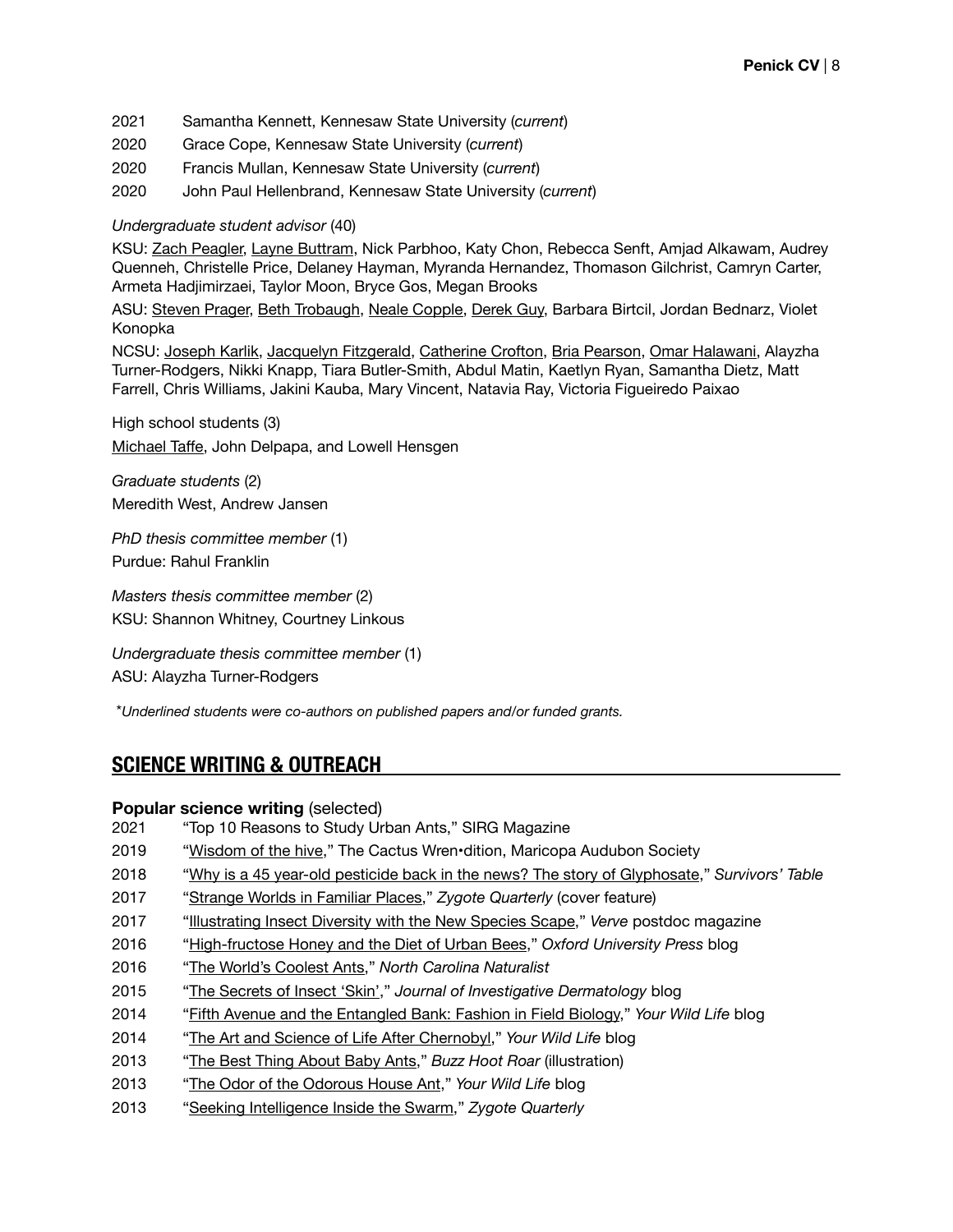- "[Top 10 Ways an Ant's House is Similar to Your House,](http://yourwildlife.org/2013/05/top-10-ways-an-ants-house-is-similar-to-your-house/)" *Your Wild Life* blog
- "[I, For One, Welcome Our Robot Overlords](http://www.magcloud.com/browse/issue/558531)," *SOLS* magazine
- "[Conservation: The Great Bustards of Mongolia,](https://sols.asu.edu/sites/default/files/magazine/files/sols_vol7_no1_2011.pdf)" *SOLS* magazine (cover feature)
- "[Amazon's Small Reserve Reveals Largest Biodiversity on Earth,](https://sols.asu.edu/sites/default/files/magazine/files/sols_vol6_no1_2010.pdf)" *SOLS* magazine

### **Television and video appearances** (selected)

- "[The Nature of Things: episode 'Nature's Cleanup Crew](https://www.cbc.ca/natureofthings/episodes/natures-cleanup-crew),'" CBC-TV
- "[Catalyst](https://azpbs.org/catalyst/2019/02/catalyst-ant-antibiotics/)," Arizona PBS
- "[Cities: Nature's New Wild](https://www.bbc.co.uk/programmes/b0bx719h?fbclid=IwAR1X2_jAPJhW_NqFPXE13l595OkTps-IdcxibVfiSQZS0buRoBTe-Fkd4YA)," BBC Two
- "[Ants Fight to Share Dominance,](https://www.youtube.com/watch?v=ddqMKcO6ovI&t=4s)" *Explained by the Author* web series
- "[Scientists Create Tiny Zones of Climate Change](http://video.nationalgeographic.com/video/news/150727-news-warming-chambers-vin)," National Geographic online
- 2015 "[NC State Researchers Explore Future of Climate Change on Ecosystems,](http://www.wral.com/nc-state-researchers-explore-future-of-climate-change-on-ecosystems/14714850/)" WRAL
- 2015 "[Strange Truth: episode 'The Incredible Indian Jumping Ant](https://www.youtube.com/watch?v=BR-dP9jA9ww),'" National Geographic Channel
- "Ant Battles Off[er Insights to Gene Expression,](https://www.reuters.com/video/2014/06/20/ant-battles-offer-insights-to-gene-expre?videoId=316491389)" Reuters online
- "[The Ant Queen is Dead. Let the Battles Begin.,](https://www.nytimes.com/2014/05/27/science/the-ant-queen-is-dead-let-the-battles-begin.html?_r=0)" *ScienceTake*, New York Times

### **Radio and podcast appearances** (selected)

- "[The Incredible Shrinking And Growing Brains Of Indian Jumping Ants,](https://www.npr.org/2021/04/18/988262580/the-incredible-shrinking-and-growing-brains-of-indian-jumping-ants)" *NPR Weekend Edition*
- "[These ants shrink their brains for motherhood](https://www.cbc.ca/radio/quirks/apr-17-mother-ants-shrinking-brains-boreal-forest-tree-shifts-finding-a-new-blue-and-more-1.5987696/these-ants-shrink-their-brains-for-motherhood-but-can-also-grow-them-back-1.5987713)," *CBC Quarks & Quarks*
- "[Social Insects,](https://dunctank.podbean.com/e/clint-penick-social-insects/)" *Dunc tank* podcast
- "[Indian jumping ants have a rare survival technique,](https://www.bbc.co.uk/programmes/p09dql0b)" *BBC World Service*
- ["Adjusting to Research & Teaching Under Lockdown: The Ants Go Marching On for Clint](https://www.buzzsprout.com/576232/3736358-adjusting-to-research-teaching-under-lockdown-the-ants-go-marching-on-for-clint-penick)  [Penick,](https://www.buzzsprout.com/576232/3736358-adjusting-to-research-teaching-under-lockdown-the-ants-go-marching-on-for-clint-penick)" *Research 2030* podcast hosted by Elsevier
- "[What Do an Army of Ants and an Online Encyclopedia Have in Common?](https://podcast.creativecommons.org/2019/03/episode-2-what-do-an-army-of-ants-and-an-online-encyclopedia-have-in-common/)" *Plays Well With Others* podcast, Creative Commons Foundation
- "[City Bees Forego Fast Food to Feed on Flowers,](https://www.wunc.org/post/city-bees-forego-fast-food-feed-flowers)" *All Things Considered*, WUNC NPR
- "[How Do Animals Choose Their Leaders](https://podtail.com/en/podcast/completely-optional-knowledge/how-do-animals-choose-their-leaders/)," *Completely Optional Knowledge* podcast
- "[This Ant Stinks](https://www.sciencefriday.com/segments/this-ant-stinks/)," *NPR Science Friday*, NPR
- "[Pests in the City,](http://www.scienceforthepeople.ca/episodes/pests-in-the-city)" *Science for the People* podcast, NSF Science360
- "[Ant-agonist Play Game of Thrones](http://www.cbc.ca/radio/quirks/quirks-quarks-for-may-17-2014-1.2842872/ant-agonists-play-game-of-thrones-1.2842873)," *CBC Quirks & Quarks*

# **Print and online interviews** (selected)

- "[The Sophisticated, Scent-Centric Language of Ants,](https://www.slowdown.tv/smell/the-sophisticated-scent-centric-language-of-ants)" *The Slowdown*
- "[Indian jumping ants have ability to shrink brain and re-grow it,](https://www.theguardian.com/environment/2021/apr/14/indian-jumping-ants-have-ability-to-shrink-brain-and-re-grow-it-study)" *The Guardian*
- "[A Tiny Ant Brain Is Still Too Big for Reproduction,](https://www.theatlantic.com/science/archive/2021/04/ant-brain-reversible-shrinking/618578/)" *The Atlantic*
- "[These ants can shrink and regrow their brains,](https://www.nationalgeographic.com/animals/article/indian-jumping-ants-shrink-and-regrow-brains)" *National Geographic*
- "[Ants shrink their brains for motherhood](https://www.nature.com/articles/d41586-021-00992-2)," *Nature*
- "[These Ants Shrink Their Brains for a Chance to Become Queen,](https://www.nytimes.com/2021/04/13/science/ants-brains-queen.html)" *New York Times*
- "[The Curious Strength of a Sea Sponge's Glass Skeleton,](https://www.quantamagazine.org/the-curious-strength-of-a-sea-sponges-glass-skeleton-20210111/?fbclid=IwAR1CN1TGJVUwHSAf8zQqQMWxnIHlEmd3Tf8fl1YSwV0JHVOheriptBcp7Jo)" *Quanta Magazine*
- "[Why can some people smell ants? Here's the answer to TikTok's latest mystery,](https://www.popsci.com/story/science/ant-smell-pheromones/)" *Popular Science*
- "[Apotheke der Insekten](https://www.heise.de/select/tr/2020/8/2017414582187250571)," *Technology Review* (German)
- "[An ASU Researcher Spends His Time With Ants,](https://www.azcentral.com/story/news/local/karinabland/2019/04/16/we-could-learn-lot-ants-arizona-state-university-karina-bland-climate-change/3487389002/?fbclid=IwAR3UpyCB1CY10dIlJeLM1JhMVu0GJW_j9t4RJ3lxCFIoc9CQvi2S-WJtrm0)" *AZ Central*
- "[Ant-patterned Pillows Raise Biodiversity Awareness](https://asunow.asu.edu/thrive-magazine)," *ASU Thrive Magazine*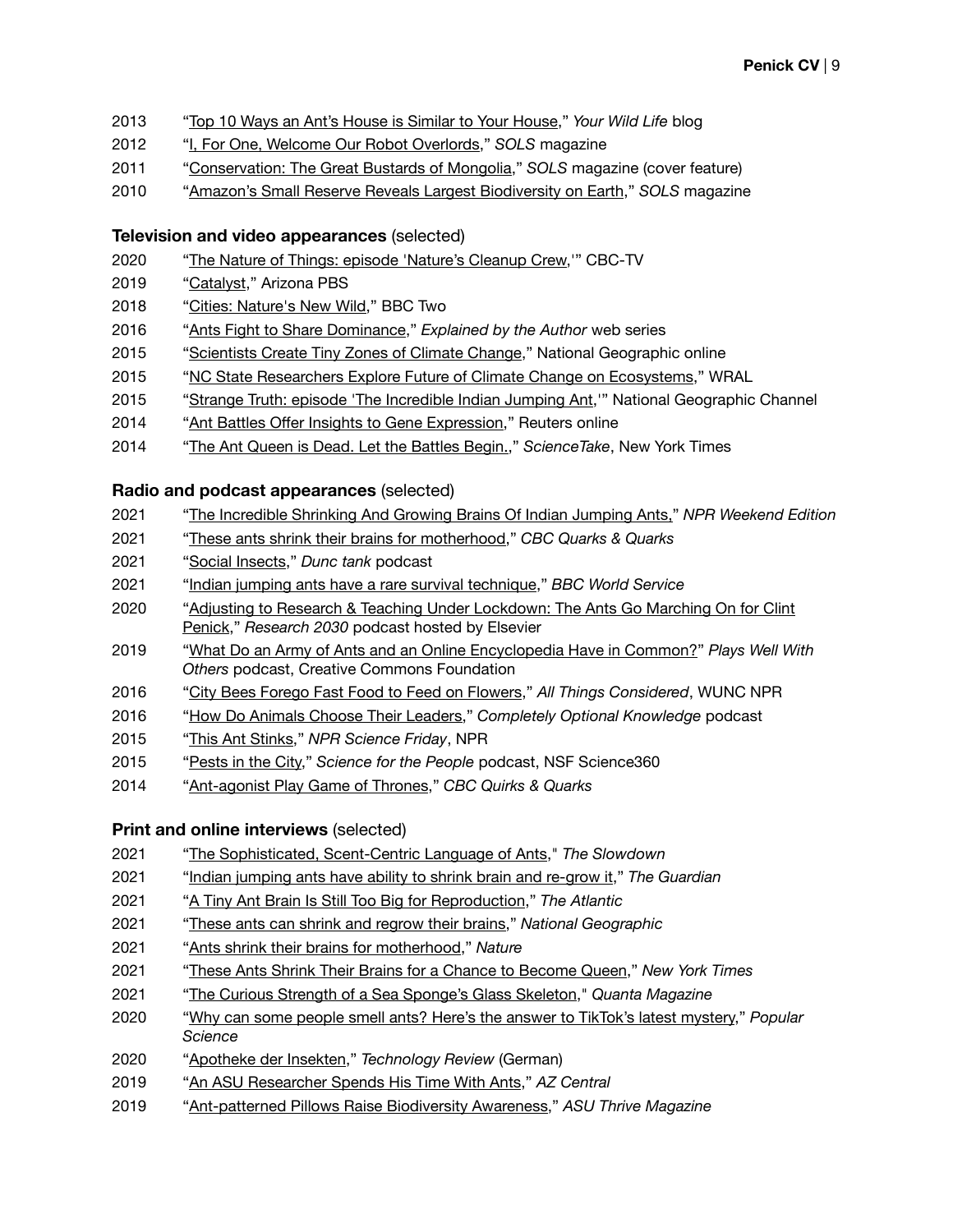- 2018 "[Drugs From Bugs: Bioprospecting Insects to Fight Superbugs](http://blogs.discovermagazine.com/crux/2018/04/13/drugs-insects-antibiotics-superbugs/)," *Discover Magazine*
- 2017 "[Get Ready for More Mosquitoes and Ants Thanks to Climate Change,](https://www.vice.com/en_us/article/mg4n54/get-ready-for-more-mosquitoes-and-ants-thanks-to-climate-change)" *Vice*
- 2017 "[These Ants Do a Lion King-Like Ritual but With Chemicals,](https://gizmodo.com/these-ants-do-a-lion-king-like-ritual-but-with-chemical-1794893248)" *Gizmodo*
- 2016 "[How Wild Animals Are Hacking City Life](https://news.nationalgeographic.com/2016/04/160418-animals-urban-cities-wildlife-science-coyotes/)," *National Geographic*
- 2016 "[City Bees Stick to a Flower Diet Rather Than Slurp Up Soda,](https://www.nytimes.com/2016/05/21/science/urban-bees-diet-flowers-soda.html)" *New York Times*
- 2016 "[Inside an Ant Royal Rumble](http://blogs.discovermagazine.com/crux/2016/05/27/inside-an-ant-royal-rumble/%22%20%5Cl%20%22.WlltTCOZNPN)," *Discover Magazine*
- 2016 "[City Bees Feed On Flowers, Not Junk Food](http://www.newsweek.com/city-bees-feed-flowers-not-junk-food-461600)," *Newsweek*
- 2015 "[Movies and Other Media Inspire Interest in Scientific Concepts,](http://www.paradigmcg.com/digitaleditions/hem-1115/files/43.html)" *Alaska Airlines Magazine*
- 2015 "[NC State Scientists Study the Odor of Ants](http://www.newsobserver.com/news/technology/article48784515.html)," *Raleigh News and Observer*
- 2015 "[NC State Researcher Is Fascinated By Aromas Of Ants](http://www.charlotteobserver.com/news/science-technology/article48783595.html)," *Charlotte Observer*
- 2015 "[From Punk Guitarist to Research Entomologist,](https://news.ncsu.edu/2015/04/punk-entomology/)" *NC State News*
- 2015 "[Ants On New York City's Streets Survive On Junk Food And Meat,](https://www.theguardian.com/environment/2015/apr/02/ants-new-york-city-streets-eat-human-food)" *The Guardian*
- 2015 "[These Urban Ants Love Junk Food As Much As We Do](https://www.fastcompany.com/3045016/these-urban-ants-love-junk-food-as-much-as-we-do)," *Fast Company*
- 2015 "[The Ants That Smell Like Blue Cheese—Or Is That Pine-Sol?](https://www.wired.com/2015/06/ants-smell-like-blue-cheese-pine-sol/)" *WIRED*
- 2015 "[Junk Food is Making NYC Ants More Like Humans](https://www.livescience.com/50320-new-york-city-ant-diet.html)," *LiveScience*
- 2015 "[Our Cheeseburgers Are Changing Ants' Bodies,](http://mentalfloss.com/article/62570/our-cheeseburgers-are-changing-ants-bodies)" *Mental Floss*
- 2014 "[Ants of New York,](https://www.newyorker.com/tech/elements/ants-new-york)" *New Yorker*
- 2014 "[Ants…In…Space](https://news.ncsu.edu/2014/02/ants-in-space-2/)," *NC State News*

### *Other media coverage*

[Associated Press](http://www.foxnews.com/health/2015/04/02/some-ants-have-more-taste-for-human-food-than-others-study-says.html), [ASU Now,](https://asunow.asu.edu/20181206-creativity-ant-patterned-pillows-cushion-research-raise-awareness-insects-and-biodiversity?fbclid=IwAR1VmXLA5sHRwK5iFpK3MICGj2K3uXPSstwEchHLLvWPgaXVwcDhvM1e5gw) [CBS New York](http://newyork.cbslocal.com/tag/clint-penick/), [Chromatography Today](https://www.chromatographytoday.com/news/gc-mdgc/32/breaking-news/meet-the-ant-that-smells-like-blue-cheese/35178), [The Citizen,](https://citizen.co.za/news/news-world/1809497/science-biology-zoology-ants-medicine/) [The Conversation,](https://theconversation.com/antibiotic-resistance-fight-could-get-a-little-help-from-ants-91412) [Cronkite News,](https://cronkitenews.azpbs.org/2019/07/15/ant-antibiotics-asu-research/) [Culture: The Word on Cheese,](https://culturecheesemag.com/cheese-bites/ants-that-smell-like-blue-cheese) [Daily Kos](https://www.dailykos.com/stories/2017/10/20/1708363/-The-Ants-That-Smell-Like-Blue-Cheese-Or-Is-That-Pine-Sol), [Daily Mail](http://www.dailymail.co.uk/sciencetech/article-4778932/Scientists-use-CRISPR-alter-social-behaviour-ants.html) [\(2\)](http://www.dailymail.co.uk/wires/pa/article-5360491/New-antibiotics-come-ants.html), [EGU Biogeosciences blog](https://blogs.egu.eu/divisions/bg/2016/06/02/coffee-break-biogeosciences-urban-bees-found-to-feed-on-flowers/), [El](https://elpais.com/elpais/2018/02/06/ciencia/1517944081_881249.html)  [País](https://elpais.com/elpais/2018/02/06/ciencia/1517944081_881249.html), [Entomology Today,](https://entomologytoday.org/2015/06/08/researchers-determine-the-true-odor-of-the-odorous-house-ant/) [Food Network Magazine,](http://www.foodnetwork.com/magazine/recipes/food-network-magazine--july-august-2015-recipe-index) [Food & Wine,](http://www.foodandwine.com/fwx/food/ants-love-junk-food-just-we-do-according-study) Huff[post UK](http://www.huffingtonpost.co.uk/entry/ants-could-provide-the-next-generation-of-antibiotics_uk_5a7afecee4b07af4e81fc304), [Improbable Research,](https://www.improbable.com/2015/06/08/the-true-odor-of-the-odorous-house-ant/) [IFL](http://www.iflscience.com/plants-and-animals/ants-use-a-princess-pheromone-to-identify-future-queens/)  [Science](http://www.iflscience.com/plants-and-animals/ants-use-a-princess-pheromone-to-identify-future-queens/) [\(2\)](http://www.iflscience.com/plants-and-animals/crushed-ants-smell-blue-cheese-and-pi-coladas-gone-bad/), [Mitchell News-Journal,](http://nl.newsbank.com/nl-search/we/Archives?p_product=MNJS&p_theme=mnjs&p_action=search&p_maxdocs=200&s_dispstring=ants%20space%20AND%20date(all)&p_field_advanced-0=&p_text_advanced-0=(ants%20space)&xcal_numdocs=20&p_perpage=10&p_sort=YMD_date:D&xcal_useweights=no) [Myrmecos](http://www.myrmecos.net/2012/07/26/velcro-hairs-allow-ants-to-hang-their-larvae/), [Nature,](https://www.nature.com/articles/d41586-017-02337-4) [Nature World News,](http://www.natureworldnews.com/articles/13868/20150405/urban-ants-prefer-junk-food-over-natural-sources.htm) [New Atlas](https://newatlas.com/ant-inspired-antibiotics/53283/), [New York Post,](https://nypost.com/2012/09/02/new-breed-of-ruffi-ant-found-in-manhattan/) [NC State Alumni Magazine](http://ncstatemagazine.gtxcel.com/ncstatemagazine/winter_2014/?pg=24&pm=2&u1=friend), [NCSU Technician,](http://www.technicianonline.com/image_a494cf72-9110-11e6-8ced-d324ea4f5c91.html) [Pest Control Technology,](http://www.pctonline.com/article/pct0515-urban-ant-research-junk-food/) [SciArt Magazine](https://www.sciartmagazine.com/collaboration-ants-art-and-science.html), [Seeker,](https://www.seeker.com/city-bees-skip-the-junk-food-prefer-flowers-1807917290.html) [Science,](http://www.sciencemag.org/news/2014/05/how-ants-become-warrior-queens) [Scientific American](https://www.scientificamerican.com/podcast/episode/ant-smells-like-blue-cheese-for-a-reason/), [Science News](https://www.sciencenews.org/sn-magazine/january-10-2015), [The Sun](https://www.thesun.co.uk/news/5531910/the-humble-ant-could-be-the-answer-to-the-antibiotic-crisis-as-scientists-find-they-may-be-used-to-create-new-drugs/)[,](http://www.apple.com) [TIME,](http://time.com/3766826/nyc-ants-human-food/) [Washington Post](https://www.washingtonpost.com/news/speaking-of-science/wp/2017/08/10/scientists-create-the-first-mutant-ants/?utm_term=.2c6a83f62080), [The Wildlife Society](http://wildlife.org/city-ants-love-fast-food/), [KWMU St. Louis Public Radio \(NPR a](http://news.stlpublicradio.org/post/roundup-caused-lab-ants-stop-digging-not-because-its-key-ingredient#stream/0)ffiliate), [3D Printing Industry,](https://3dprintingindustry.com/news/nasa-awards-127000-to-asu-and-padt-for-biomimicry-3d-printing-research-138396/) KCBS San Francisco, 1010 WINS NYC, WFVU Cityscape NY, and WKNC Raleigh.

# **Service and outreach**

#### *Program coordinator*

- 2019 Manager of the Biomimicry Seed Grants program *Biennial program awarding \$15,000-30,000 to interdisciplinary teams to develop research projects in biomimicry.* (2018-2019)
- 2019 Manager of the Biomimicry Center faculty Affiliates program *Includes 44 faculty from 18 departments on ASU's campus.* (2018-2019)

#### *Conference organizer*

- 2020 Symposium co-organizer, "Current Research in Social Insect Behavior, Ecology, and Evolution in Eastern & Southeastern U.S.," Eastern and Southeastern Branch meeting of the Entomological Society of America, Atlanta, Georgia, USA [cancelled due to COVID-19]
- 2019 Workshop co-organizer, "Hidden treasures: Discovering the design potential of natural history collections," 13th European Academy of Design conference, University of Dundee, Scotland, UK
- 2018 Workshop co-organizer, "Developing partnerships for interdisciplinary design-based learning," 48th Annual Conference of the International Society for Exploring Teaching and Learning (ISETL), Tempe, AZ.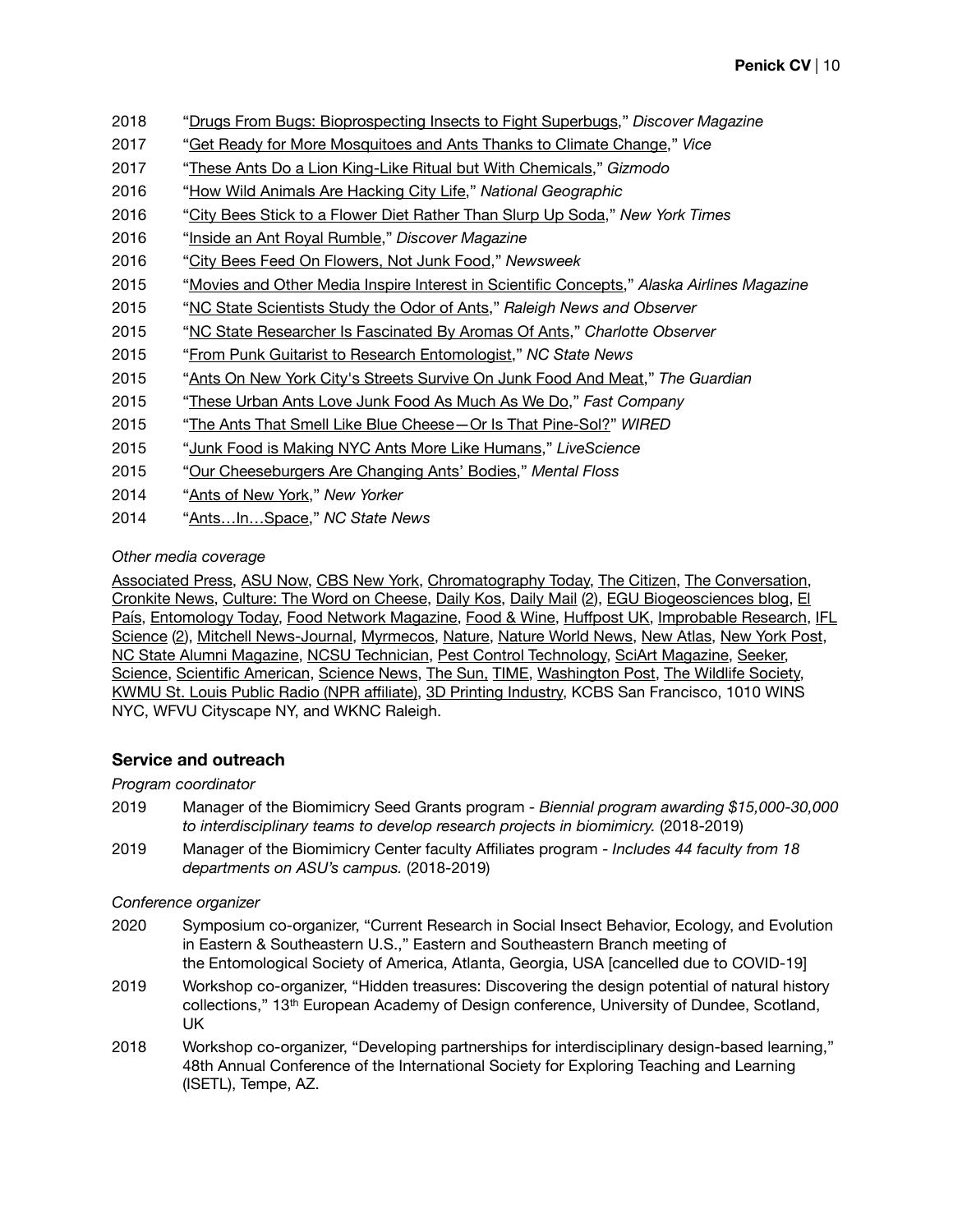- 2018 Symposium co-organizer, "Social insect eco–physiology across scales," 18th Congress of the International Union for the Study of Social Insects (IUSSI), Guarujá, Brazil – *10 speakers from 7 international institutions*
- 2018 Conference co-organizer, "Generous Cities Summit," two-day international conference, Tempe, AZ – *100 attendees from more than 20 public organizations and private industries.*
- 2016 Meeting organizer, "Warm Forests/Warm Cities" breakout meeting, Hunt Library, Raleigh, NC *30 attendees from 9 institutions*
- 2010 Conference co-organizer, "Social Biomimicry: Insect Societies and Human Design," international conference, Arizona State University, Phoenix, AZ – *80 attendees from 18 institutions*

*Outreach event organizer* 

- 2018 Co-organizer, *Designed to Move: How Seeds Fly, Float, and Hitchhike through the Desert Southwest,* photography exhibit, ASU Gallery of Design, Tempe, AZ
- 2017 Science content developer, DOTS: Biomimicry Kits educational project, Tempe, AZ *Funded by the Walton Family Foundation to send educational kits to 50 museums on five continents*
- 2016 Co-organizer, *The Insects of M.C. Escher* outreach exhibit*,* college night at the North Carolina Museum of Art, Raleigh, NC – *1,600 attendees*
- 2015 Co-organizer, *The Physics of Ant Colonies* outreach exhibit*.* BugFest, North Carolina Museum of Natural History, Raleigh, NC – *35,000 attendees*
- 2015 Co-organizer, *Ants In Space* outreach exhibit at the *Cocktails and Cosmonauts* event, Museum of Life and Science, Durham, NC – *150 attendees*
- 2014 *Ants In Space*, an education project through BioEdOnline and NASA; provided pavement ant colonies that traveled to the International Space Station
- 2014 Co-organizer, *School of Ants* outreach exhibit for the NSF section NSF, USA Science and Engineering Festival, Washington, DC – *350,000 attendees*
- 2014 Co-organizer, *Social insect biology* outreach exhibit at BugFest, North Carolina Museum of Natural History, Raleigh, NC – *35,000 attendees*
- 2013 Organizer, *What is that smell?* outreach exhibit and event on identifying ants by smell at BugFest, North Carolina Museum of Natural History, Raleigh, NC – *40,000 attendees*
- 2010 Co-organizer, Social Insect Science EXPO, community event, Phoenix Desert Botanical Gardens, Phoenix, AZ – *150 attendees*

#### *Department service*

- 2020 Faculty search committee, Assistant Professor position in Aquatic Animal Ecology (2019-2020)
- 2019 Department Faculty Council (DFC), Department of Ecology, Evolution, and Organismal Biology, KSU (2019-present)
- 2011 Facilities committee, graduate student representative, School of Life Sciences, ASU (2011-2012)

#### **Reviewer**

*The American Naturalist, Animal Behaviour, Annals of the Entomological Society of America, Behavioral Ecology and Sociobiology, Biological Invasions, Biology Letters, BioScience, Conservation Physiology, Current Zoology, Ecography, Ecological Entomology, Ecology, Ecology Letters, Entomological Science, Environmental Conservation, European Journal of Entomology. F1000Research, Frontiers in Global Ecology and Biogeography, Insect Conservation and Diversity, Insectes Sociaux, Insects, iScience,*  Journal of Animal Ecology, Journal of Agricultural Biotechnology and Sustainable Development, Journal *of Behavior, Journal of Economic Entomology, Journal of Experimental Biology, Journal of Insect*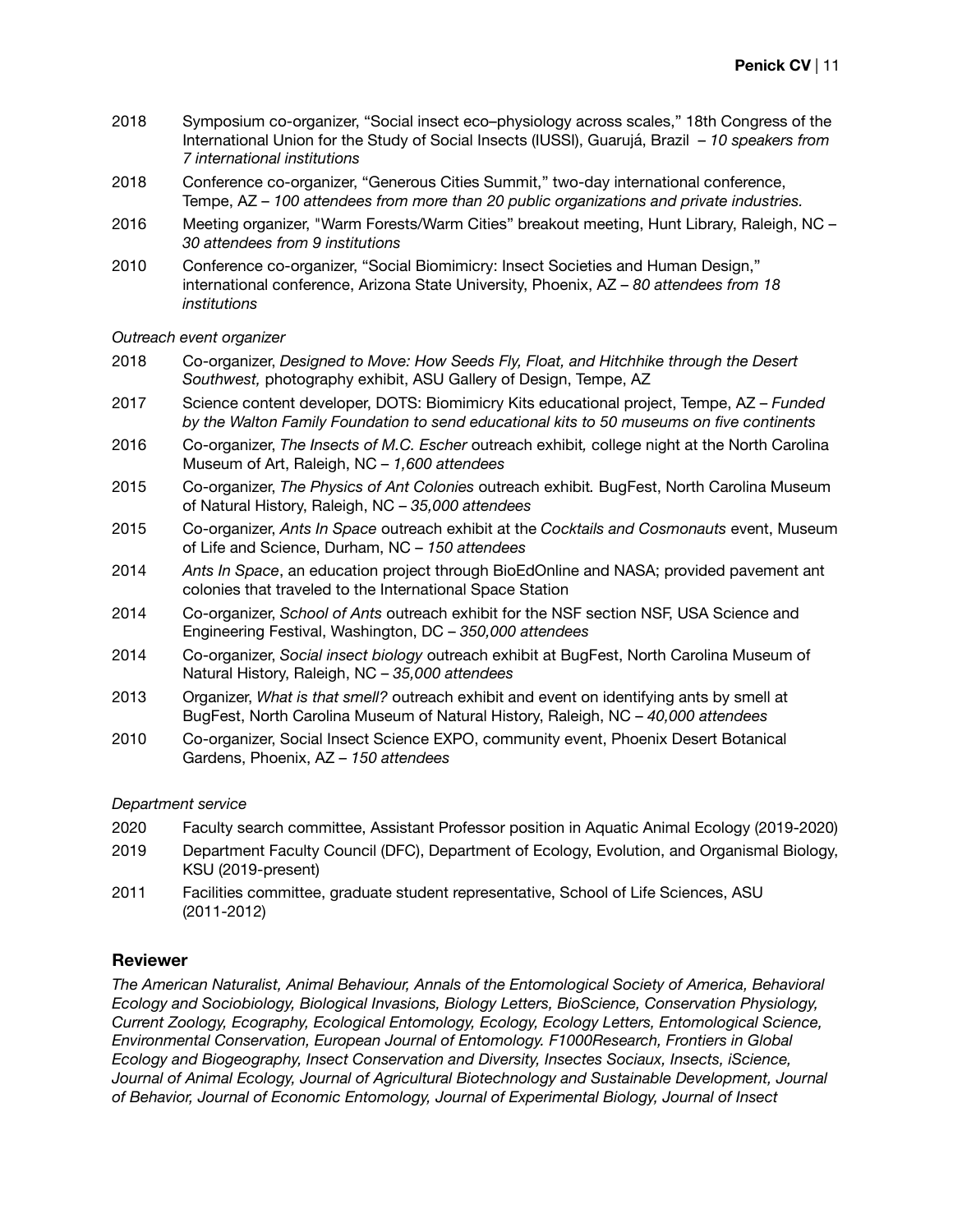*Science, Journal of Thermal Biology, Methods in Ecology and Evolution, Molecular Ecology, Myrmecological News, Naturwissenschaften–The Science of Nature, Oikos, PeerJ, Physiological Entomology, PLOS One, Proceedings of the Royal Society B, Scientific Reports, Urban Ecosystems.* 

*Book reviewer*

University of Chicago Press

#### *Grant/award reviewer*

National Science Foundation (NSF), DOC Fellowship Programme of the Austrian Academy of Sciences, Biomimicry Global Design Challenge (Biomimicry Institute & the Ray C. Anderson Foundation), ASU Graduate & Professional Student Association, ASU Biomimicry Center

#### **Conference presentations**

- Entomological Society of America annual meeting, Denver, CO
- Southeastern Branch Meeting of the Entomological Society of America (virtual)
- Interdisciplinary STEM UN-Conference at KSU (virtual)
- Biocene Tools Workshop, NASA Glenn Research Center, Cleveland, OH
- 2019 13th European Academy of Design conference, University of Dundee, Scotland, UK
- Workshop on Insect Inspired Models for Social Behavior, Tempe, AZ
- 48th Annual Conference of the ISETL, Tempe, AZ
- IUSSI XVIII International Congress, Guarujá, Brazil
- Generous Cities Summit, Tempe, AZ
- Ecological Society of America meeting, Portland, OR
- 2016 International Conference of Entomology (ICE) XXV, Orlando, FL
- Georgia Entomological Society Meeting, Pine Mountain, GA
- Southeastern Branch Meeting of the Entomological Society of America, Raleigh, NC
- Experimental Biology meeting, Boston, MA
- W.M. Keck Center for Behavioral Biology student/postdoc symposium, Raleigh, NC
- Entomological Society of America annual meeting, Portland, OR
- IUSSI XVII International Congress, Cairns, Australia
- Evolution meeting, Raleigh, NC
- NC State Postdoc Association research symposium, Raleigh, NC
- Entomological Society of America annual meeting, Austin, TX
- Biomimicry 3.8: Education Summit and Global Conference, Boston, MA
- W.M. Keck Center for Behavioral Biology student/postdoc symposium, Raleigh, NC
- IUSSI breakout meeting of the North American section, Greensboro, NC
- Entomological Society of America annual meeting, Reno, NV
- Animal Behavior Society meeting, Bloomington, IN
- Entomological Society of America annual meeting, San Diego, CA
- **IUSSI XVI International Congress, Copenhagen, Denmark**
- Social Biomimicry: Insect Societies and Human Design conference, Tempe, AZ
- Graduates in Earth, Life, and Social Sciences, Tempe, AZ
- IUSSI breakout meeting of the North American section, Puerto Rico
- RISE symposium, Tempe, AZ
- IUSSI XV International Congress, Washington D.C.